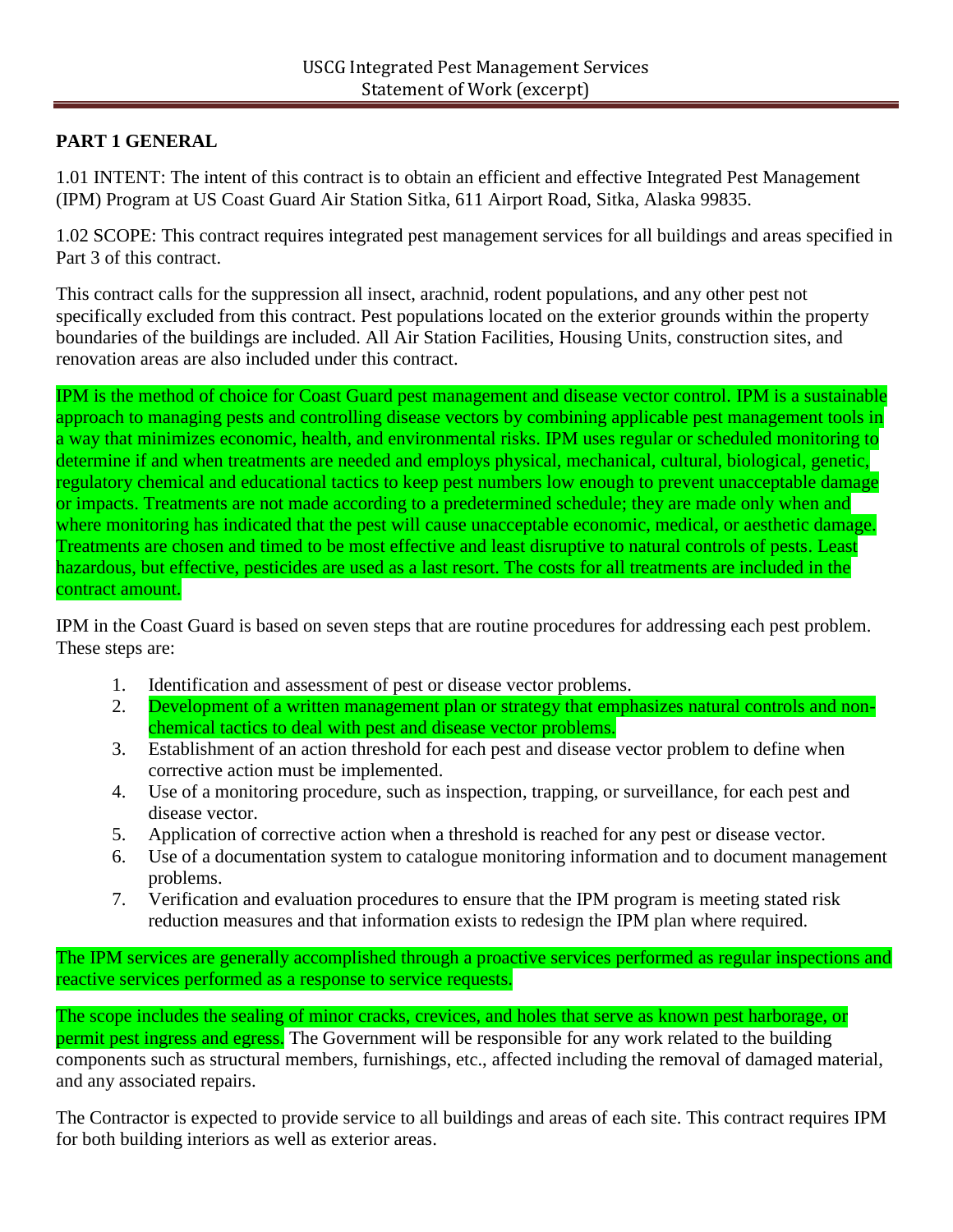1.03 GOVERNMENT FURNISHED: The Government will provide access to sink rooms (with utility sinks), where available, at various points throughout the building. The Government will provide hot and cold water as necessary for the Contractor to perform the requirements herein and limited to the normal water supply provided in the building. The Contractor shall not use these rooms for storing equipment. The Contractor shall keep sink room doors closed, locked and the light(s) and water turned off when not in use.

1.04 CONTRACTOR FURNISHED: Unless otherwise specified, the Contractor shall furnish all supplies, materials, tools, and equipment necessary for the performance of work under this contract. The Contractor shall only use supplies and materials that conform to the principles of IPM. All supplies, materials and equipment used in the work described herein are subject to approval Contractor Officers Technical Representative (COTR).

The Contractor shall furnish to the COTR, prior to the initial application of pesticides, the Material Safety Data Sheets (MSDS) on all chemical products to include trade names, chemical names and a label showing the contents and the use strength of the chemical as applied and antidote thereto. The Contractor shall furnish this information each time there are changes in chemicals or products used in the performance of this contract.

1.05 REQUIREMENTS: The Contractor shall meet the desired outcome listed in the table below and perform to the standards indicated.

Performance-based Matrix: Desired Outcome Standard for Successful Performance

The Contractor shall provide, establish and maintain safe, effective, and environmentally sound integrated pest management (IPM) program to prevent or control pests and disease vectors that may adversely impact readiness or military operations by affecting the health of personnel or damaging structures, materiel, or property.

- 98 percent of specific sites of actual or potential pest infestation identified.
- 100 percent of existing populations suppressed with corrective solutions.
- 100 percent of areas vulnerable to infestation managed.
- 100 percent of required records accurately maintained and reports submitted.
- Effectiveness of the IPM actions systematically evaluated.
- Requests for service responded to in required timeframes 95 percent of the time. Appropriate level of toxicity applied.
- The Contractor is cooperative, committed to customer satisfaction, and has a business-like concern for the interest of the customer.

## 1.06 SPECIFIC TASK REQUIRED.

A. INITIAL INSPECTION: The Contractor shall make a thorough initial inspection of the premises to evaluate and inventory its pest management needs during the 30 calendar days after contract award. The Contractor shall brief the Contracting Officer's Technical Representative (COTR) on all findings. The Contractor shall continue to respond to routine service requests while performing this inspection.

B. MONITORING AND INSPECTION: A critical aspect of the pest management plan shall be implementation of a continuous monitoring and inspection program to identify infested zones and allow an objective assessment of pest population levels, and to identify procedural and structural deficiencies that contribute to pest infestations. The Contractor shall report findings and make detailed, site specific recommendations in writing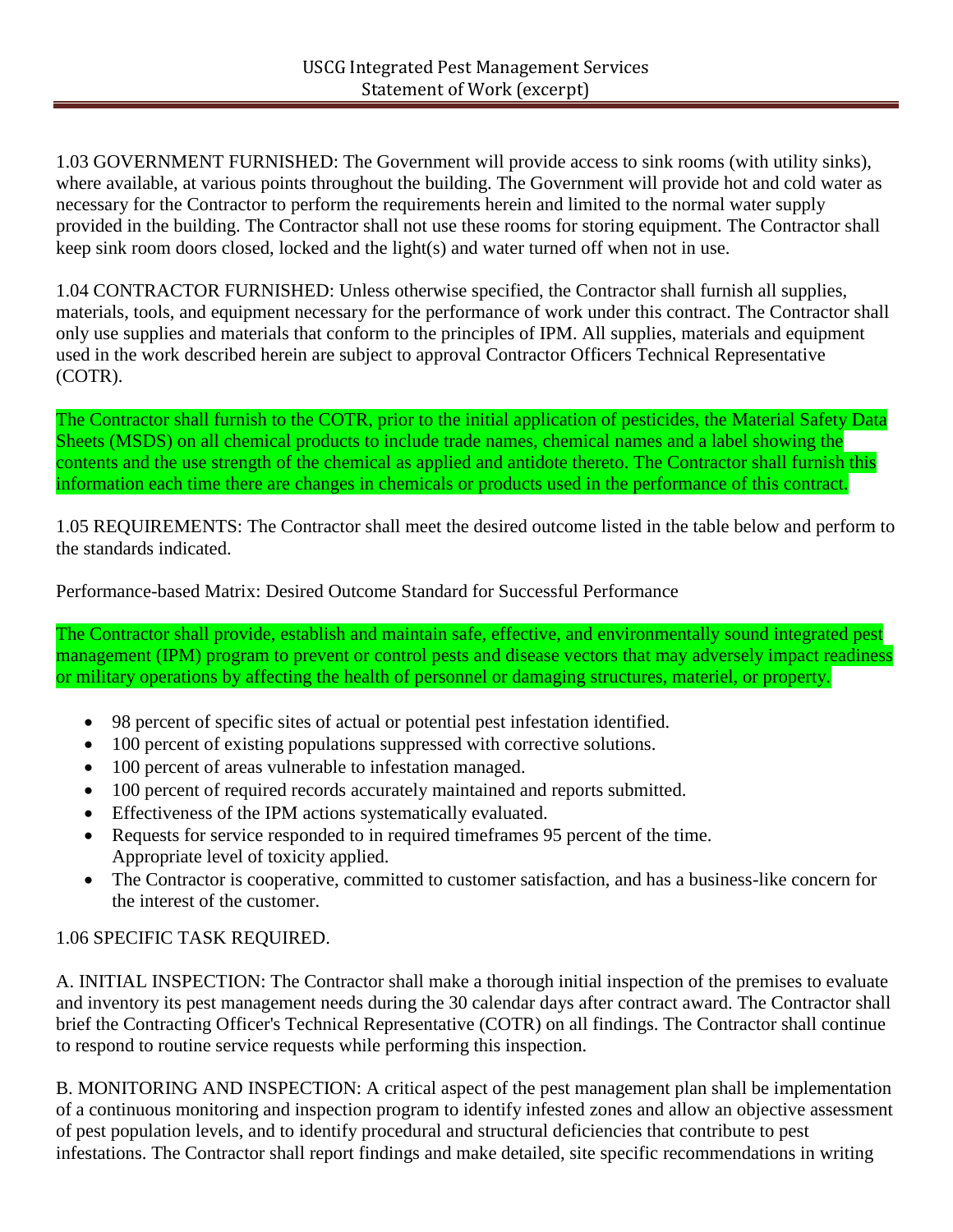for corrective action to the COTR. The Contractor shall give special attention to the Government sanitation, waste management, and repair/alteration activities. Recommendations to the Government that can aid in the overall pest suppression effort may involve improvement in cleaning or storage practices, installation or repair of screens and barriers, application of caulk and other sealants, patching of structural gaps, repairing leaks, and draining or filling exterior sites.

C. COORDINATION REQUIREMENTS: The Contractor shall provide services in accordance with a Government approved detailed pest management plan and inspection and service schedule developed for each building. Contractor shall perform services that do not adversely affect tenant health or productivity during the hours of operation in the various buildings. Contractor shall coordinate access to building space, including restricted areas, and the scheduling of service with the COTR. When it is necessary to perform work on weekends or outside the regularly scheduled hours set in the Contractor's plan and schedule, the contractor shall notify the COTR at least two (2) work days in advance. If a particular treatment requires an area to be vacated, the Contractor's shall notify the COTR at least two (2) work days in advance of the treatment, provide and post all necessary signage, ensure the security of the area being treated, and remove signage when the area is safe for entry.

D. TRAPPING DEVICES: The Contractor shall as follows:

Check all trapping devices (including glue boards) used in rodent management on a routine basis.

- 1. Dispose of rodents killed (including dead carcasses on the exterior grounds) or trapped.
- 2. Place traps out of general view and where routine cleaning procedures are not affected.
- 3. Map the location of all bait boxes and submit copies to the COTR.
- 4. Service and maintain all bait boxes on a scheduled basis and in accordance with Environmental Protection Agency (EPA) regulations, assuring the safety of non-target species.
- 5. Assure 100 percent compliance with all Federal, State, and Local laws, regulations, and/or special ordinances regarding nuisance wildlife management.
- 6. Check all live traps for nuisance wildlife on a routine basis

E. INTERIOR PEST POPULATIONS: The Contractor shall manage interior pest populations. The contractor shall ensure that:

- 1. All products are applied according to the manufacturer's label.
- 2. All trapping devices are labeled and dated at installation and each service.
- 3. No airborne pesticides are applied.
- 4. No rodent poisons are applied

F. EXTERIOR GROUNDS: The Contractor shall manage the exterior grounds pest issues. The Contractor shall ensure that:

- 1. Urban insect pests are managed.
- 2. All mammalian populations and/or individuals are managed.
- 3. All products are applied/used according to the manufacturer's label.
- 4. Rodenticides are not accessible to children, domestic animals, or non-target wildlife.
- 5. All trapping devices and bait boxes are labeled and dated at installation and each servicing.
- 6. All trapping devices and bait boxes are accounted for at all times.
- 7. All trapping devices and bait boxes are removed from the premises when not in use.
- 8. All live trapping is conducted humanely and professionally.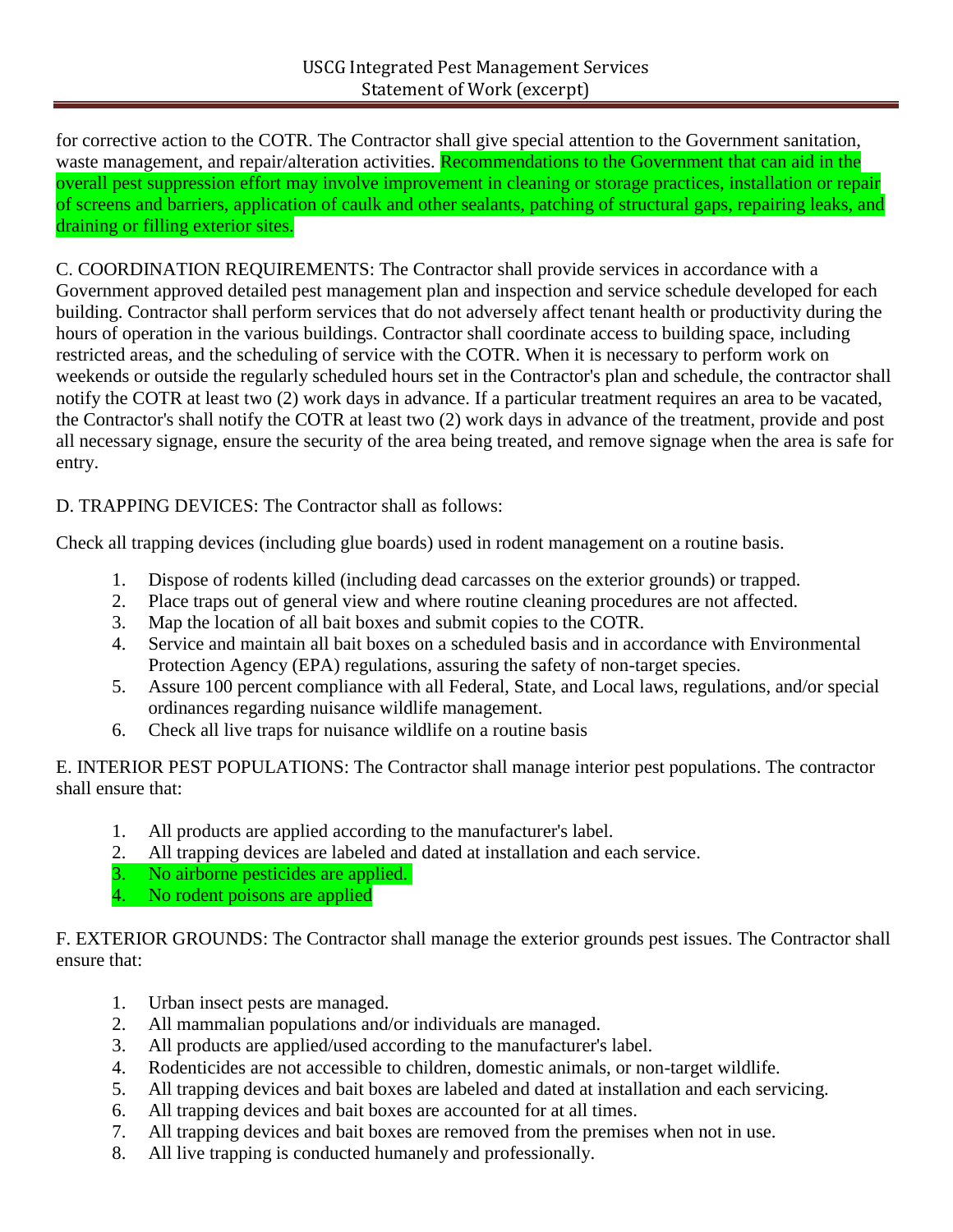- 9. All Federal, State, and Local laws, regulations, or special ordinances regarding nuisance wildlife management are obeyed.
- 10. All live traps are routinely checked.

1.07 RECORDS AND REPORTS: The Contractor maintain complete and accurate records for each building and area that include, but are not limited to:

- 1. Monitoring data indicating pest population levels (graphs and/or charts utilized to reflect monthly and seasonal variation)
- 2. Locations of pest infestations, numbers of pests trapped or killed, new rodent burrows observed, etc.
- 3. Inspection data indicating findings and recommendations concerning other program areas involved in the IPM process;
- 4. Pesticide application data including the name of the product used or applied, amount applied, method of application, location(s) of treated area(s), Material Safety Data Sheets (MSDS), etc.
- 5. Location and service of all bait stations and trapping devices on the premises.
- 6. The Contractor shall incorporate the use of an infrared barcode scanning system for data collection. Data collected with this technology includes, but is not limited to, all scheduled insect monitoring devices and all rodent bait boxes. All data collected using this technology shall be provided to the Government both electronically and as a hard copy at a frequency of no less than once per month.

1.08 MONTHLY REPORTS: The Contractor shall submit a monthly report by the fifteenth (15th) calendar day of the following month detailing the performance of the Contractor. The Contractor shall include, but is not limited to the following information:

- 1. A general performance overview of the month;
- 2. Updates/progress reports of any pertinent schedules;
- 3. An accurate amount of each product used/applied;
- 4. An accurate number of rodent kills;
- 5. A calendar of events, plans, meetings, and/or special situations for the next 60 days;
- 6. Any special activities accomplished;
- 7. Frequency of office complaints per month (categorized by pest species, such as cockroaches, ants, mice, rats, etc.).
- 8. Customer "callbacks" due to large, recurring pest populations. The instance of relatively large, recurring pest populations is quantifiable based on an atypical number of calls to one or more locations within the building, or during specific times of the year.

#### 1.09 REQUIRED PLANS: IPM Plan: The Contractor shall submit the following detailed plans:

- 1. A plan detailing proactive and reactive strategies for interior, exterior, and miscellaneous IPM requirements on Coast Guard property,
- 2. A detailed exterior rodent control plan for the Air Station Facilities and Government Housing Units.

1.10 CONTINUITY OF FACILITIES OPERATION: Perform all on-site work between the hours of 8:00 AM and 4:00 PM, Monday through Friday (Federal Holidays excluded), unless otherwise approved by the Contracting Officer or COTR.

## **PART 2 INSPECTIONS AND ACCEPTANCE**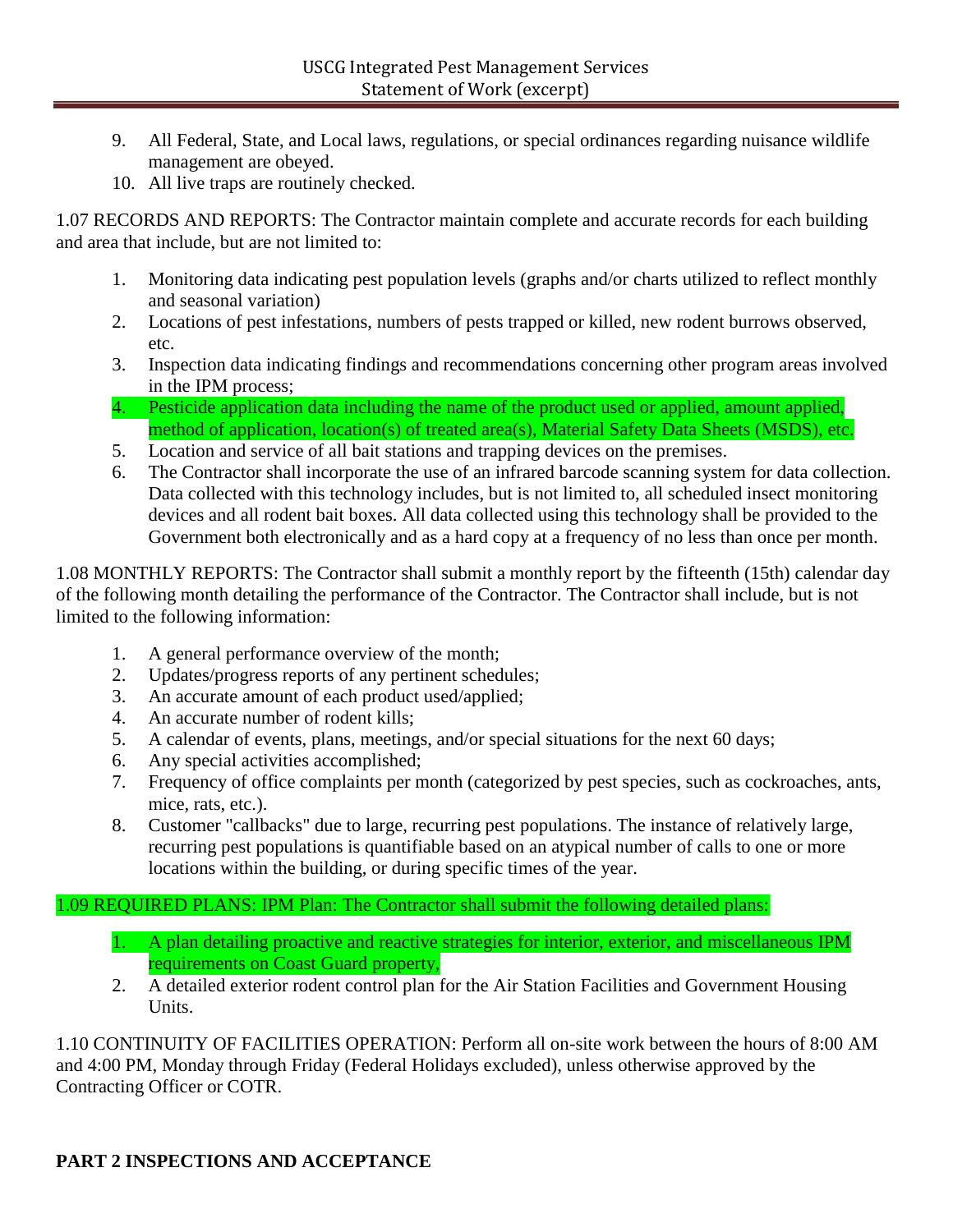2.01 Contracting Officer: The Contracting Officer has the overall responsibility for the administration of this contract. He or she alone is authorized to take actions on behalf of the Government to amend, modify or deviate from the contract terms, conditions, requirements, details or delivery schedules. The Contracting Officer may delegate certain technical responsibilities to a technical representative.

2.02 Contracting Officer's Technical Representative (COTR): will be designated by letter to administer technical aspects of this contract, limited to technical review and approval of work.

Wherever the terms "Authorized Representative of the Contracting Officer", "Inspecting Officer", or "Commanding Officer" appear in the Contract or referenced documents, it shall be taken as reference to the COTR.

The COTR is a representative for the Government with limited authority who has been designated in writing by the Contracting Officer to provide technical direction, clarification, and guidance with respect to existing specifications and statement of work (SOW)/statement of objectives (SOO) as established in the contract. The COTR also monitors the progress and quality of the Contractor's performance for payment purposes. The COTR shall promptly report Contractor performance discrepancies and suggested corrective actions to the Contracting Officer for resolution.

The COTR is NOT authorized to take any direct or indirect actions or make any commitments that will result in changes to price, quantity, quality, schedule, place of performance, delivery or any other terms or conditions of the written contract.

The Contractor is responsible for promptly providing written notification to the Contracting Officer if it believes the COTR has requested or directed any change to the existing contract (or task/delivery order). No action shall be taken by the Contractor for any proposed change to the contract until the Contracting Officer has issued a written directive or written modification to the contract (or task/delivery order). The Government will not accept and is not liable for any alleged change to the contract unless the change is included in a written contract modification or directive signed by the Contracting Officer.

If the Contracting Officer has designated an Alternate COTR (ACOTR), the ACOTR may act only in the absence of the COTR (due to such reasons as leave, official travel, or other reasons for which the COTR is expected to be gone and not readily accessible for the day).

COTR authority IS NOT delegable.

## **PART 3 DELIVERIES OR PERFORMANCE**

3.01 PERFORMANCE REQUIREMENTS: Commensal Rodents In and Around Buildings and Structures.

3.01.1 General Requirements: Prevent and control rodents indoors or within 75 linear feet of the exterior of designated buildings and structures. Rodent pest include, but are not limited to Norway rats, house mice, and field mice. Service requires removal of dead animals.

Time period to Respond: Indoors and Outdoor with three working days.

Time Period to Obtain Control: Indoors, ten calendar after initial treatment. Outdoors and Indoor Industrial areas, 30 calendar day.

Time Period to Maintain Control: 30 Calendar days after initial treatment.